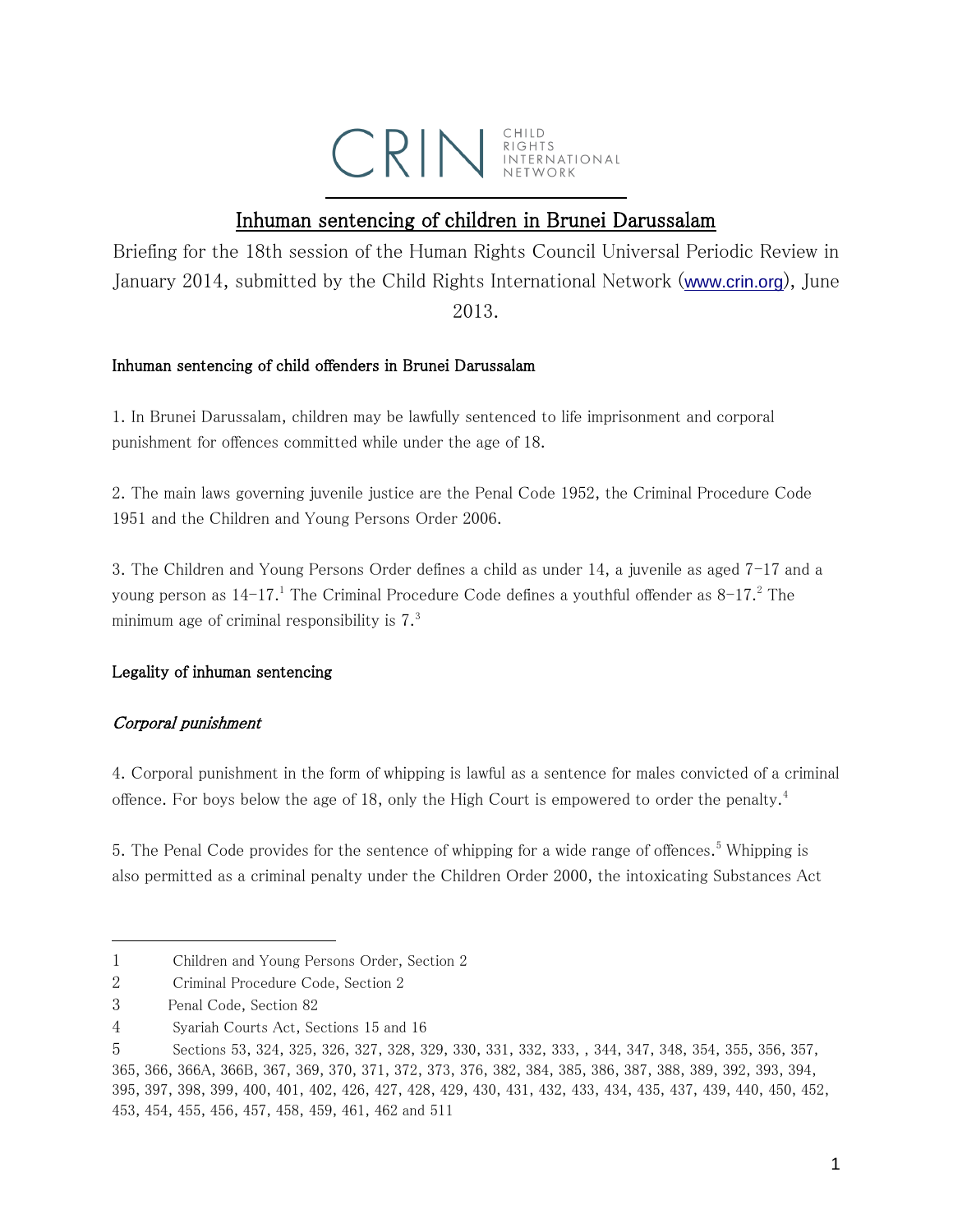1992, the Arms and Explosives Act 1927 and Rules 1928, the Misuse of Drugs Act 1978, the Public Order Act 1983, the Kidnapping Act 1992 and the Women and Girls Protection Act 1972.

6. The Common Gaming Houses Act 1920 makes specific provision for the whipping of young boys, stating in Section 22: "Any male person appearing to be of such tender years as to require punishment rather in the way of school discipline than of ordinary criminal justice convicted of an offence under this Act may in lieu of any other punishment hereby provided be sentenced to corporal punishment with a light rattan or cane not exceeding 10 strokes on the bare buttocks".

7. The Unlawful Carnal Knowledge Act 1938 punishes extra-marital carnal knowledge of a girl under 16 by whipping up to 12 strokes of the rattan for a youthful offender.<sup>6</sup>

8. Persons aged 8 to 17 may be whipped up to 18 strokes under the Criminal Procedure Code<sup>7</sup>. The whipping must be inflicted on the part of the body directed by the Permanent Secretary, Office of the Prime Minister, and, for a youthful offender, with a light rattan "in the way of school discipline".<sup>8</sup> Whipping should not be imposed on females.<sup>9</sup> A medical officer or hospital assistant must be present and must certify that the offender is fit to receive the punishment.<sup>10</sup>

### Life imprisonment

9. There is no explicit prohibition on life imprisonment for persons under the age of 18 in Brunei Darussalam and children can be sentenced to detention at the pleasure of His Majesty the Sultan and Yang di-Pertuan, an indeterminate sentence that may extend for the rest of a person's life.

10. A child may only be imprisoned where "he is of so unruly a character that he cannot be detained in a place of detention or an approved school".<sup>11</sup> Where a person under the age of 18 is convicted of an offence punishable by imprisonment, he or she may be subject to other measures, including discharge, probation and/or custody in a place of detention for up to five years.<sup>12</sup> Substitution of imprisonment for other penal measures is not, however, compulsory.

11. Where a child or young person is convicted of murder, culpable homicide not amounting to murder, attempted murder or of voluntarily causing grievous hurt, and the court considers that none

<sup>6</sup> The Unlawful Carnal Knowledge Act 1938, Section 2

<sup>7</sup> Criminal Procedure Code, Section 257(1)

<sup>8</sup> Criminal Procedure Code, Section 257(4)

<sup>9</sup> Criminal Procedure Code, Section 258

<sup>10</sup> Criminal Procedure Code, Section 259

<sup>11</sup> Children and Young Persons Order, Section 44

<sup>12</sup> Criminal Procedure Code, Section 262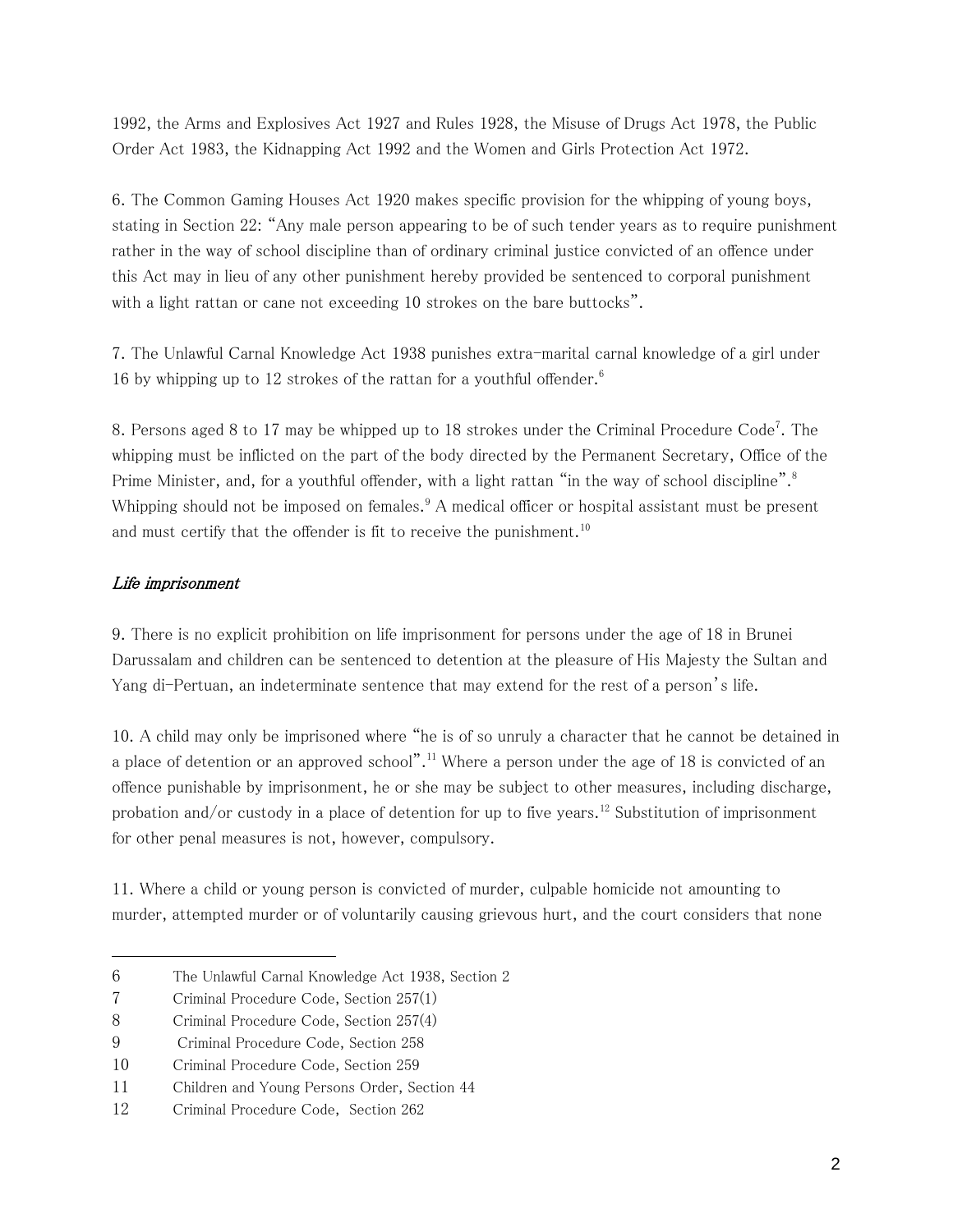of the other measures by which the case may legally be dealt with is suitable, it may sentence him or her to detention "in such place and on such conditions as His Majesty the Sultan and Yang Di-Pertuan may direct".<sup>13</sup> Such sentences must be reviewed at least once a year, when "His Majesty the Sultan and Yang Di-Pertuan may thereupon order him to be released or further detained, as the case may  $be$ ".<sup>14</sup>

12. In prohibiting the death penalty for all persons under the age of 18 at the time an offence was committed, the Criminal Procedure Code requires courts to sentence children to be detained during the Pleasure of His Majesty where they have been convicted of an offence that would otherwise carry the death penalty.<sup>15</sup> A person detained in this way may at any time be discharged on licence by His Majesty.<sup>16</sup>

#### Inhuman sentencing in practice

13. We have been unable to obtain statistical information on the sentencing of children to corporal punishment and life imprisonment.

#### International human rights mechanisms

14. In its Concluding Observations of 2003, the Committee on the Rights of the Child explicitly called on the State to abolish the sentence of whipping for boys and to address the use of detention within the justice system. $17$ 

15. During the first cycle of the Universal Periodic Review in 2009 (session 6), the Government of Brunei rejected the following recommendations:

"Abolish the death penalty definitively and commute all such sentences to periods of imprisonment; and put an end to caning and flogging" (Spain)

"Specifically prohibit corporal punishment in institutions (German); prohibit corporal punishment in other public institutions and abolish whipping as a form of punishment (Italy); abolish the practice of

 $\overline{a}$ 

<sup>13</sup> Children and Young Persons Order, Section 45(2)

<sup>14</sup> Children and Young Persons order, Section 45(5)

<sup>15</sup> Criminal Procedure Code, Section 238(1)

<sup>16</sup> Criminal Procedure Code, Section 238(2)

<sup>17</sup> Concluding Observations on the initial report to the UN Committee on the Rights of the Child,

CRC/C/15/Add.219, 27 October 2003, paras. 55 and 56